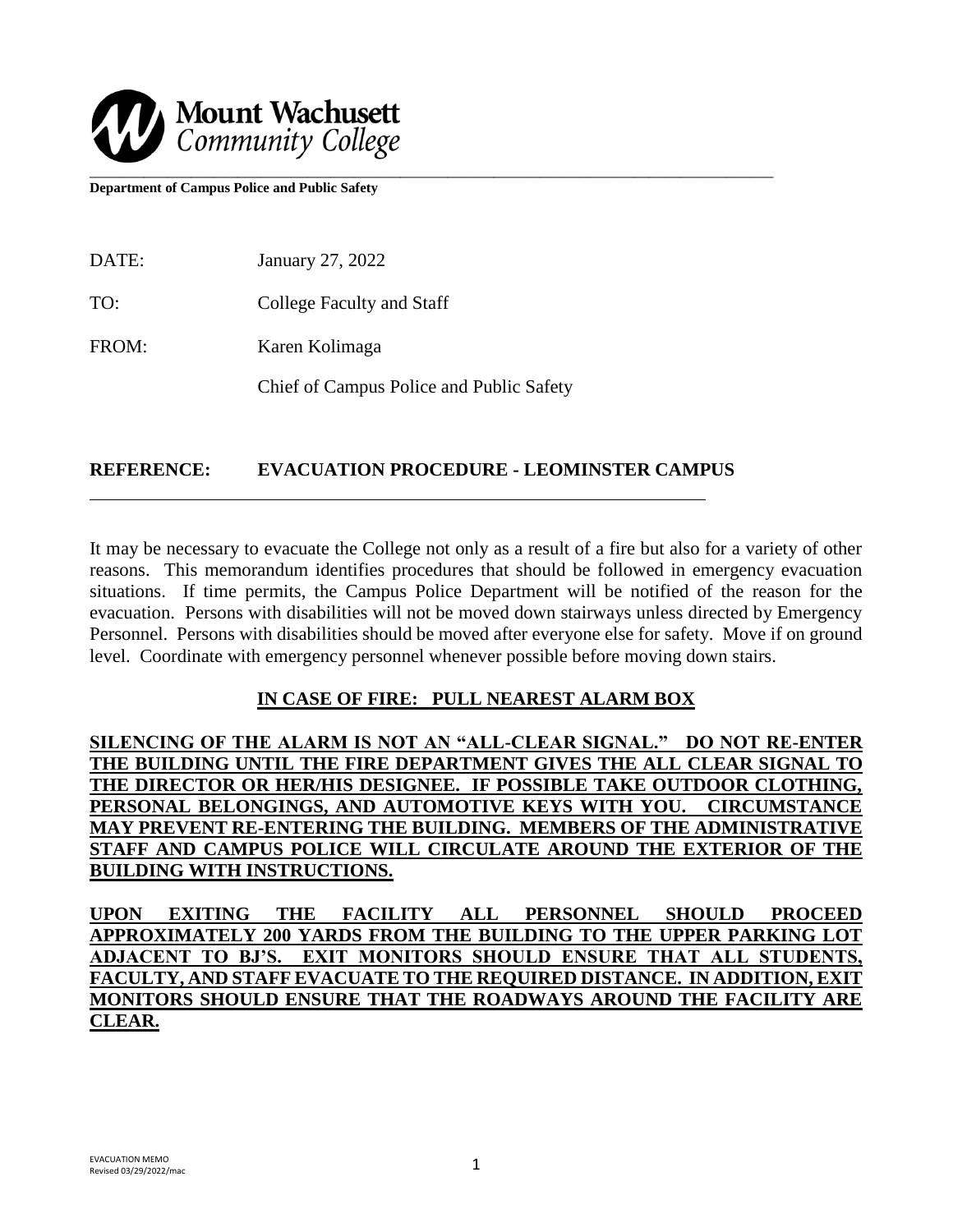# **KNOW THE LOCATION OF EMERGENCY PHONES, FIRE EXTINGUISHERS, AND EMERGENCY PULL BOXES.**

### ALARM

The alarm signal is a unique emission of sound (audible) and light (visual) alert signals placed throughout the College. Fire alarm pull boxes are located in the halls throughout the building.

### EXITING

Each area of the College contains illuminated signs labeled "EXIT." Classrooms are posted with the primary and secondary exit routes indicated. The primary exit should be used, except when obstructed or congested. In those circumstances, the secondary exit should be utilized. From all other areas of the college, the nearest exit should be used when available.

### EQUIPMENT

There are fire extinguishers located throughout the College. These extinguishers will normally be operated by trained personnel. NOTE: Fire extinguishers are marked with the proper instructions for use.

### FLOOR MONITORS

Monitors are assigned to each floor. They are responsible for expediting evacuation of the building and coordinating safety response for persons with disabilities.

Monitors will be re-assigned, when necessary, in both Day and Evening classes by separate Memorandum from the Chief of Campus Police and Public Safety.

Floor monitors will sweep their assigned area, including bathrooms, offices, and classrooms as applicable. **Please review attached documents, regarding evacuation of people with disabilities and emergency notification procedures.**

### FACULTY:

All faculty members are requested to expedite the movement of students from classrooms and laboratories to appropriate fire exits. It shall also be the responsibility of faculty to assist any persons with disabilities from their classroom into the hall and to remain with them until the evacuation team arrives, if unable to safely evacuate.

# **LOCATION OF THE FIRE ALARM PANEL**

The fire alarm panel is located in the front lobby of the Law Office of David R. Richeford, along Erdman Way. The Fire department responds to the panel in order to determine the zone/location of the alarm. The alarm could be in another area of the building. For example, once the panel is checked, the Fire Department may respond to the Lipton Center. Prior to re-entry, the Campus Director/Designee will confirm with the Fire Department that it is safe to re-enter the building.

# **APPENDIX I**

# **EVACUATION OF PEOPLE WITH DISABILITIES FROM THE MWCC BUILDING COMPLEX**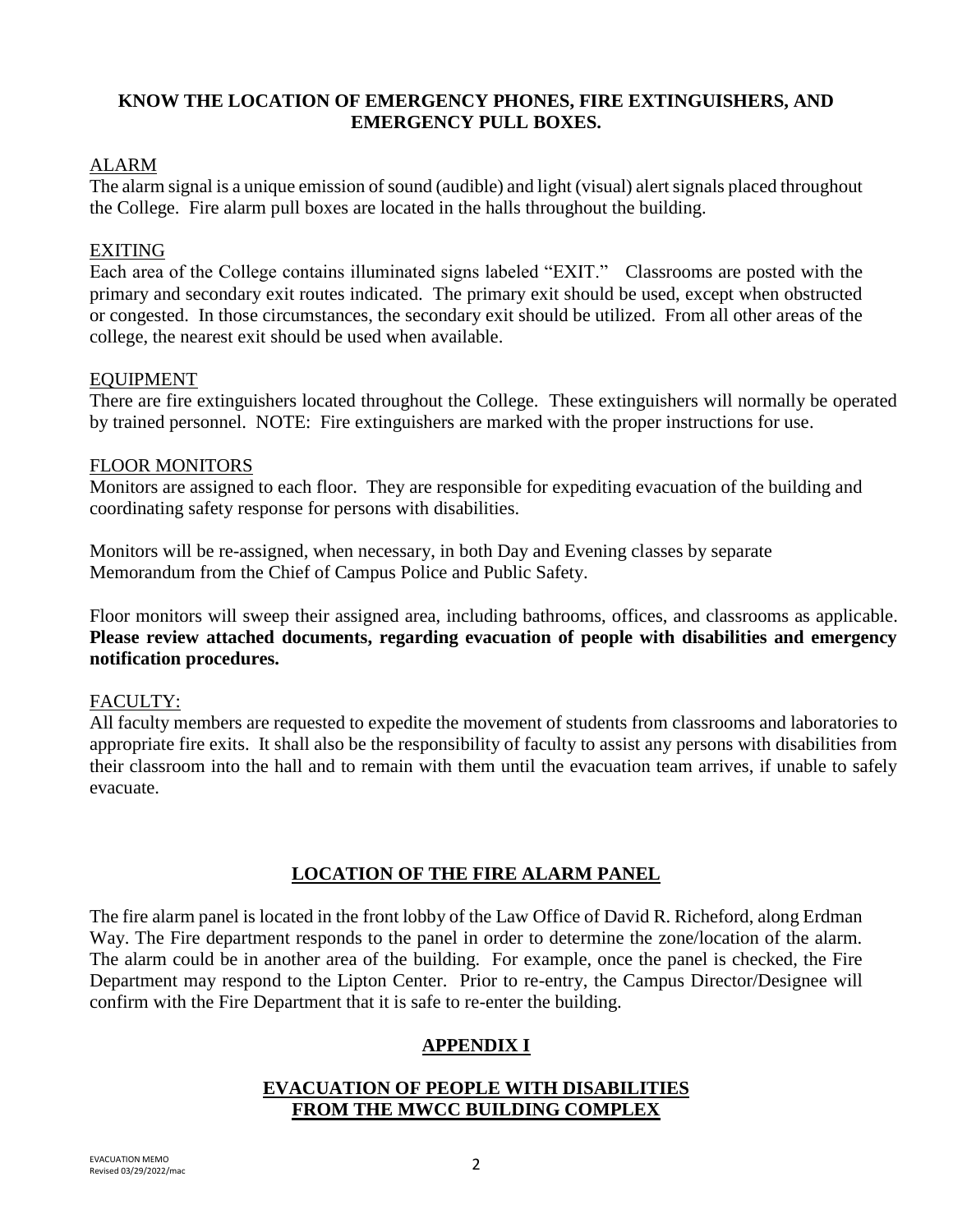**The person with a disability is to be evacuated after all others to prevent injury. DO NOT leave the person with a disability unattended at any time during an emergency.**

# **People who are visually impaired**

- 1) Have the person take your arm. The motion of your body will tell the individual where to walk. Ask the person to use the railing with their free hand while descending the stairs.
- 2) Describe the stairway procedure and the evacuation process to the blind person as you move through it. Remember to use the stairs **after** all others, and move slowly.

### **People who have crutches**

- 1) Have the person use both crutches as a single crutch and the railing with his/her free hand.
- 2) Move down the stairs, **slowly.**
- 3) If the person appears to be unsteady while moving down the stairs, hold his/her belt or clothing from behind.

# **People using wheelchairs**

- 1) One to two volunteers will remain with this person at the time of emergency, one to stay with him/her at all times, the other to be able to go for help if necessary. Move out of the classroom into the hallway, **after everyone** else, and close the classroom door (do not lock the door). Move out of building if on ground level.
- 2) If there is **no smoke or fire** in your area, remain at this position with the assistants. A member of the evacuation team will arrive in your area to assist you.
- 3) If there **is** fire or smoke in your area, move **to another area of the building if you cannot safely exit**, closing doors behind you. **Call 911 to report location**
- 4) DO NOT use or move to the elevator area without permission from the Fire Department. Once the Fire Department has arrived, the firefighters and **only the firefighters** will decide whether the elevator is safe for use.
- 5) If the elevator is safe for use, the **Evacuation Team** will coordinate with the **Fire Department** to assist the person down the elevator and out of the building.
	- $\triangleright$  DO NOT evacuate anyone in a wheelchair from this building via the stairs unless you have been thoroughly trained to do so, and you have both the Fire Department and two strong helpers at the person's feet.
	- $\triangleright$  If the person with a disability feels unsafe in your hands, DO NOT FORCE him/her to evacuate the building by the stairs- move to another section of the building and seek help.
	- $\triangleright$  DO NOT remove anyone from a wheelchair to evacuate the building.